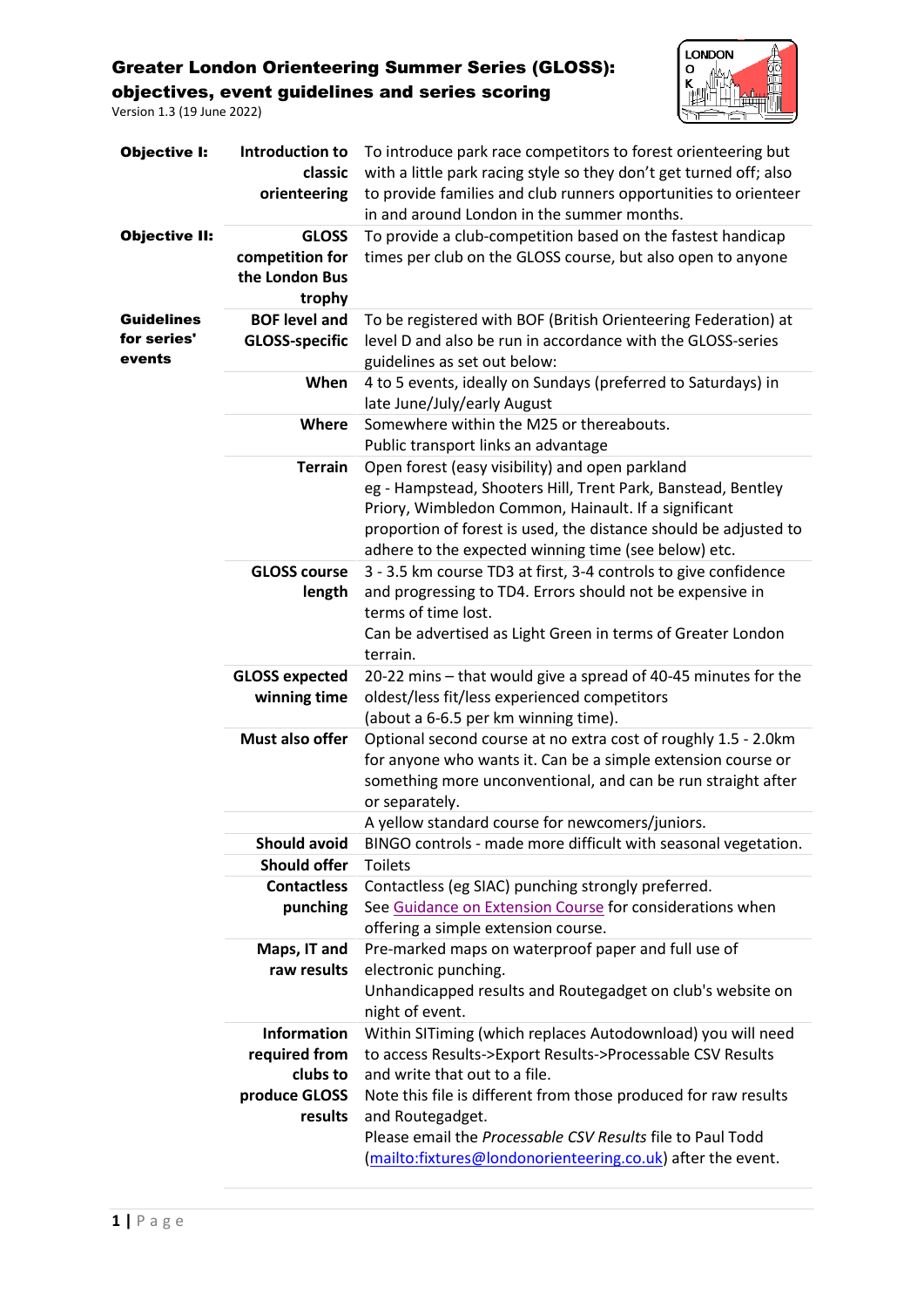Version 1.3 (19 June 2022)



|                      | <b>GLOSS results</b><br>publication                                            | LOK will aim to publish GLOSS competition results on its<br>website with full audit trail (see below) plus some race<br>commentary on the night of the event and, as GLOSS series<br>progresses, club scores for each event and the cumulative<br>scores across the series, assuming the underlying SI timing info<br>in the right format (see immediately above) is forwarded to<br>LOK in a timely manner.                                                                                                                                                                                                                                                                                                           |
|----------------------|--------------------------------------------------------------------------------|------------------------------------------------------------------------------------------------------------------------------------------------------------------------------------------------------------------------------------------------------------------------------------------------------------------------------------------------------------------------------------------------------------------------------------------------------------------------------------------------------------------------------------------------------------------------------------------------------------------------------------------------------------------------------------------------------------------------|
|                      |                                                                                | Full audit trail should track from raw times and average<br>ranking points for an individual competitor to;<br>'shadow' points (see Handicapping policy);<br>ratio of 'shadow' points to average ranking points;<br>٠<br>individual scoring points (see Event scoring);<br>٠<br>total points for each club's 6 highest scoring competitors;<br>and finally to<br>GLOSS series points for that event.                                                                                                                                                                                                                                                                                                                   |
|                      |                                                                                | Competitors should appear in the results in descending order<br>of their event points (see <b>Event scoring</b> ). Results should also<br>show competitor placing based on raw time.                                                                                                                                                                                                                                                                                                                                                                                                                                                                                                                                   |
| GLOSS<br>competition | Eligibility                                                                    | London clubs: CHIG, DFOK, HAVOC, HH, LOK, MV & SLOW<br>Other SEOA clubs: GO, SAX, SN & SO<br>SCOA clubs: BKO & TVOC                                                                                                                                                                                                                                                                                                                                                                                                                                                                                                                                                                                                    |
|                      | <b>Information</b><br>required from<br>competitors for<br><b>GLOSS scoring</b> | Organisers, please collect the following:<br>if a member, competitor's BOF number <sup>1</sup><br>$\bullet$<br>$\bullet$<br>name<br>club (or 'independent')<br>$\bullet$<br>BOF age class (eg W21)<br>There is no longer any need to capture competency ratings as<br>we will give unranked competitors a ratio of 0.95 as a baseline<br>on each occasion they compete. <sup>2</sup>                                                                                                                                                                                                                                                                                                                                   |
|                      | Handicapping<br>philosophy                                                     | For GLOSS scoring purposes, competitors will be ranked in<br>order of how well they outperform on the day against<br>'expectation'. 'Expectation' will be based on the average of<br>your ranking points over the 12-month period immediately<br>prior to the outset of the series - again exceptionally for 2022<br>on account of the suspension of orienteering during the Covid-<br>19 pandemic, the period over which points are averaged will<br>be the 28-month period from mid February 2020 to mid June<br>2022. For the 2022 series this average will determined shortly<br>after 19 June 2022. (You can obtain this average by clicking the<br>'export' button on the Rankings landing page. In the download |

<span id="page-1-0"></span> $1$  Regardless of whether member is currently ranked or not.

<sup>&</sup>lt;sup>2</sup> Note that ranked competitors who do not have at least two scores each above 250 points will be treated as unranked competitors for GLOSS scoring purposes. As such they will also be awarded a ratio of 0.95 throughout the series.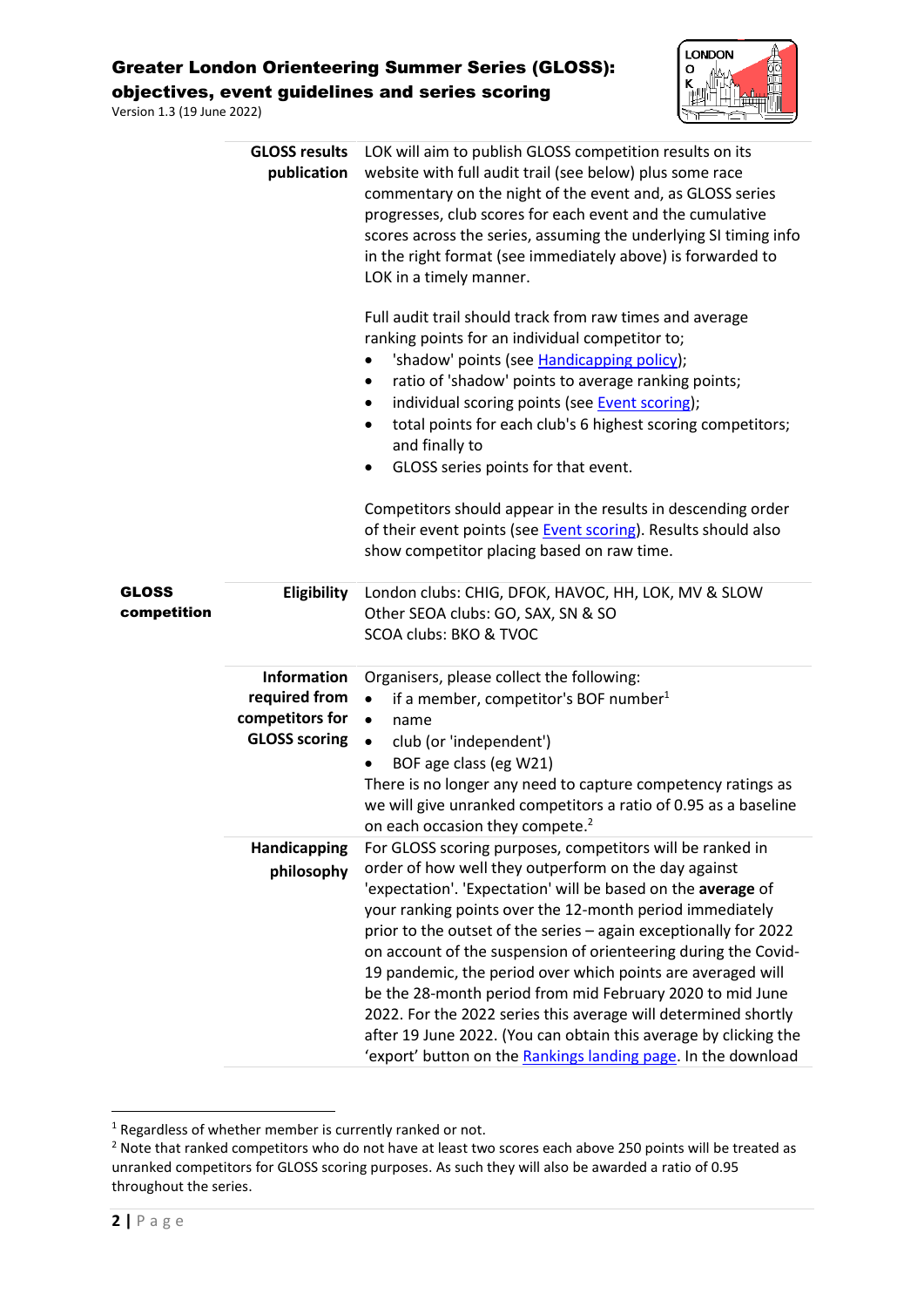Version 1.3 (19 June 2022)



|                                                  | file 'Average' is shown in the 7 <sup>th</sup> column along, just left of the<br>total for your best six runs over the previous year.)                                                                                                                                                                                                                                                                                                                                                                               |
|--------------------------------------------------|----------------------------------------------------------------------------------------------------------------------------------------------------------------------------------------------------------------------------------------------------------------------------------------------------------------------------------------------------------------------------------------------------------------------------------------------------------------------------------------------------------------------|
|                                                  | For each event we will determine the 'shadow' ranking points<br>earned by each GLOSS competitor and then compare these<br>'shadow' points to their average ranking points. The ratio of<br>'shadow' on-the-day points to average ranking points will<br>determine finishing order on handicap.                                                                                                                                                                                                                       |
| <b>Establishing</b><br>results on                | We first calculate 'shadow' points for each runner (ie<br>competitor) as follows:                                                                                                                                                                                                                                                                                                                                                                                                                                    |
| handicap for<br>competitors'<br><b>GLOSS run</b> | 'Shadow' points = MP + SP(MT-RT)/ST<br>Where                                                                                                                                                                                                                                                                                                                                                                                                                                                                         |
|                                                  | $MP = mean points of runners*$<br>$SP = standard deviation points of runners*$<br>$MT =$ mean time of runners<br>RT= runner's time                                                                                                                                                                                                                                                                                                                                                                                   |
|                                                  | ST = standard deviation time of runners<br>* relates to average points per run per BOF rankings                                                                                                                                                                                                                                                                                                                                                                                                                      |
|                                                  | This formula is the same as the one used to calculate BOF<br>ranking points. A competitor who runs the mean time earns<br>points equal to the mean points (at the outset of the series) of<br>all the competitors successfully completing the GLOSS course.<br>To the extent they outperform, then they will earn extra points<br>depending on how much quicker they were than the mean,<br>benchmarked against the standard deviation of the times of all<br>competitors.                                           |
|                                                  | Ranking points are awarded for most British Orienteering<br>Federation (BOF) level C and above events on the basis of how<br>much better or worse an individual's time is relative to those<br>of their fellow ranked competitors allowing for how strong the<br>field is and the spread of times achieved. Best six scores in past<br>12 months (exceptionally for 2022, 16 months) count to an<br>individual's ranking. For handicapping purposes we, however,<br>use average ranking points per contributing run. |
|                                                  | For the purposes of our 'shadow' points calculations we will<br>ignore the slowest 10% of runners in the calculations of MP,<br>SP, MT and ST. In other words, everyone will earn 'shadow'<br>points but the number of points will be calibrated with respect<br>to the average ranking points of the fastest 90% of runners on<br>the day. We do this to avoid outliers undermining the<br>reliability of the calculations.                                                                                         |
|                                                  | In summary, ordering for scoring purposes on handicap $=$                                                                                                                                                                                                                                                                                                                                                                                                                                                            |

'shadow' points (as above calculation) / average ranking points at the outset of the series.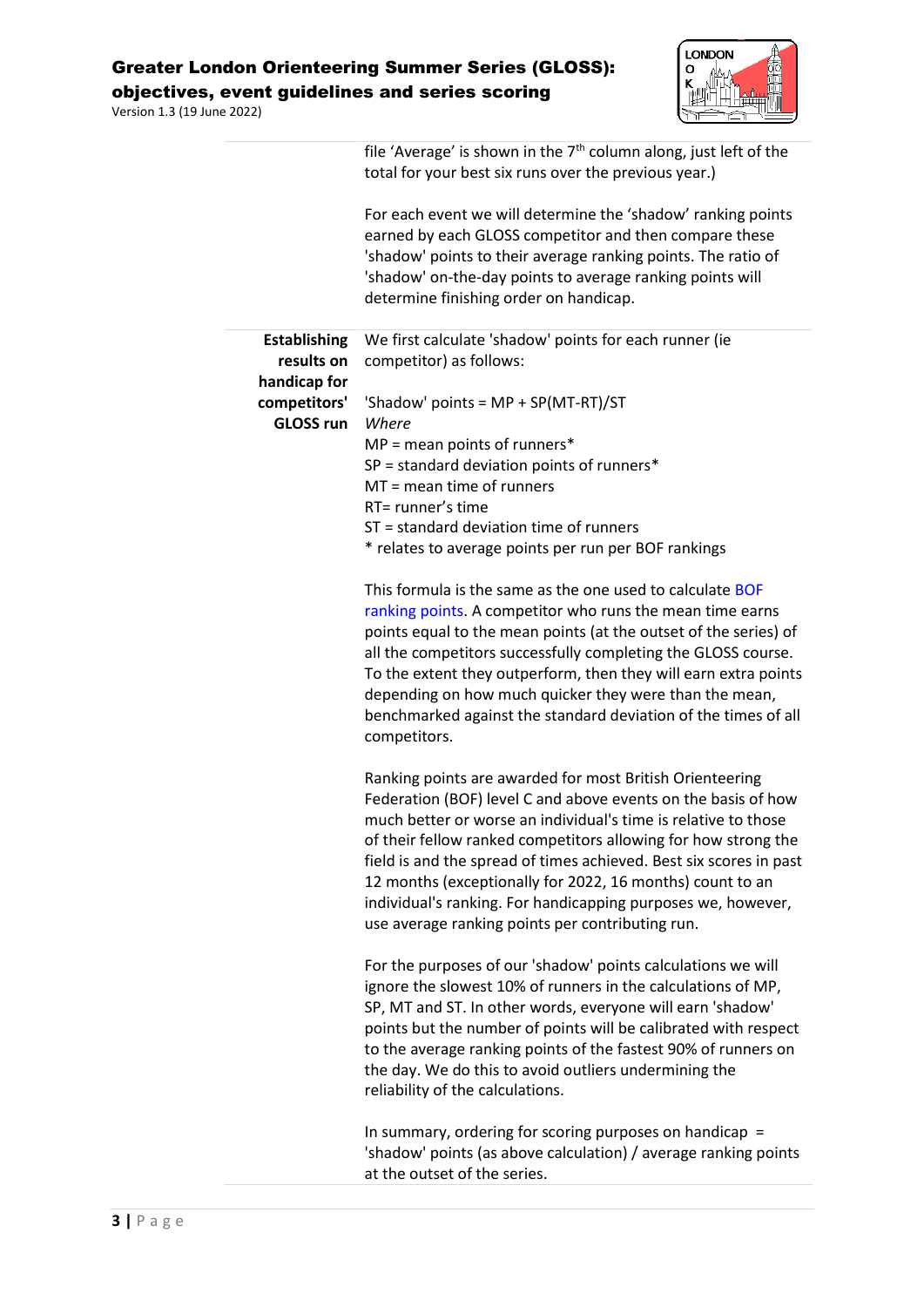



<span id="page-3-0"></span>

|                                                                             | Were everyone to perform in line with expectations, they<br>would all obtain the same ratio of 1.00 for scoring on handicap<br>purposes!                                                                                                                                                                                                                                                                                                                                                                                             |  |  |  |  |  |
|-----------------------------------------------------------------------------|--------------------------------------------------------------------------------------------------------------------------------------------------------------------------------------------------------------------------------------------------------------------------------------------------------------------------------------------------------------------------------------------------------------------------------------------------------------------------------------------------------------------------------------|--|--|--|--|--|
| <b>Individual and</b><br>club scoring for<br>the event<br>('event scoring') | All competitors successfully completing the course will be<br>ranked in descending order of their ratio of 'shadow' points to<br>average ranking points regardless of whether they are a<br>member of a club or not.                                                                                                                                                                                                                                                                                                                 |  |  |  |  |  |
|                                                                             | Points awarded to competitors scoring for their club<br>('Individual scoring points')<br>For club scoring purposes the eligible competitor with the<br>highest ratio (of 'shadow' points to average ranking points) is<br>awarded 100 points. The competitor with the next highest<br>ratio is awarded 99 points and so on down the list - but only<br>the first 6 competitors from each club score.                                                                                                                                 |  |  |  |  |  |
|                                                                             | If one or more competitors have equal ratios (as is likely to be<br>the case for unranked competitors, who are all awarded 0.95),<br>they all receive the same points. The next scoring (ranked)<br>competitor (with a ratio of just below 0.95) also scores the<br>same points e.g.<br>Points<br>Ratio                                                                                                                                                                                                                              |  |  |  |  |  |
|                                                                             | <br>0.954 63<br>0.950<br>62<br>0.950<br>62<br>62<br>0.950<br>0.949<br>62<br>0.947<br>61<br>$\cdots$                                                                                                                                                                                                                                                                                                                                                                                                                                  |  |  |  |  |  |
|                                                                             | Series points for the event<br>The clubs are placed in descending order of the aggregate of<br>their scoring competitors' individual points for that event. The<br>winning club receives 20 series points, the next 19 series<br>points and so on down the list to score that event for the<br>series.                                                                                                                                                                                                                               |  |  |  |  |  |
| <b>Series scoring</b>                                                       | The best 4 out of 5 events for each club count to the series<br>result i.e. as a club you 'drop' your worst score. In the case of<br>there being less than 5 events, all events to count for series<br>scoring. In the event of a tie the club with the highest number<br>of 1st places (i.e. 20 series point scores) in their 4 "scoring<br>events" would win; if still tied, the club with the highest total<br>of individual scoring points across their 4 "scoring events"<br>would win. If still tied, we would declare a draw. |  |  |  |  |  |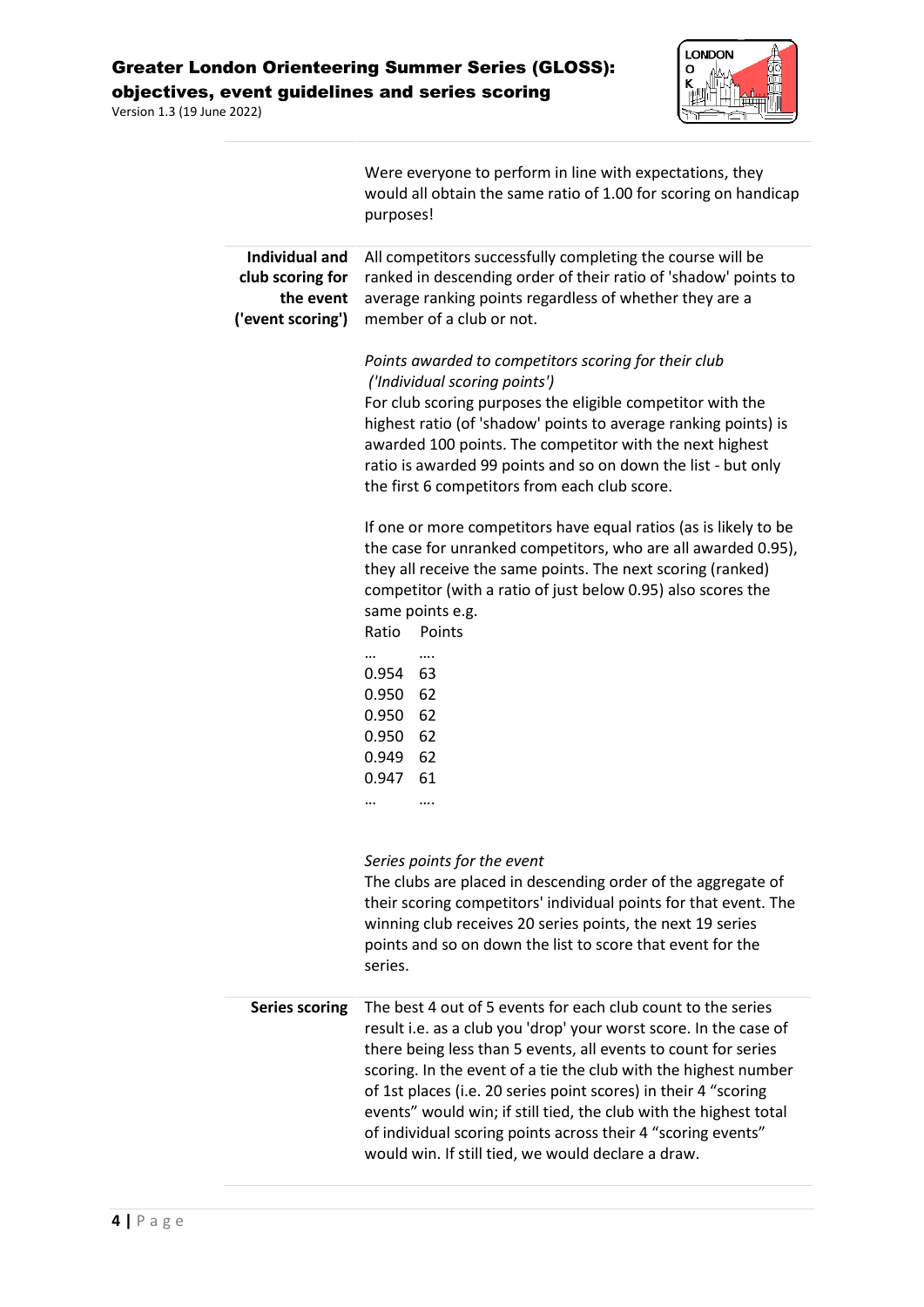Version 1.3 (19 June 2022)



**Prize giving** The prestigious London Bus Trophy will be awarded to the club winning the GLOSS series.



**History** The **F**irst **R**unning **O**f the **L**ondon **I**nter-club **C**hampionships (**FROLICS**), a summer series of orienteering events in and around London began in 1988 to provide orienteering opportunities in and around London after the then end of the main orienteering season in May/June. The twist was that everyone ran the same course (Light Green) and competitors' times were handicapped to calculate team results. In 2013 after 25 years of FROLICS we decided to rename the series **GLOSS** to make it more accessible to newcomers. There have been minor tweaks to both the handicapping system (based on minutes deductions for whoever was not an 'experienced' M21) and the club scoring systems over the years.

> In 2015 we changed the handicapping system to be based on the best available (and statistically robust) information on a competitor's orienteering ability, their BOF ranking. In 2016 we made further tweaks to take better account of how these points are derived.

In 2018, following feedback arising from the 2017 series, we changed the basis of the handicapping once more, this time to make it fully based on the approach used by BOF to produce the national rankings.

In 2019, we tweaked the handicapping to be based on 12 month averages rather than the average of the top six runs. We also modified club scoring so that the competitor whose ratio fell just below the band of unranked runners receives the same level of points. This avoids a potentially big discontinuity in the points awarded between those finishing just above and those just below the band of unranked runners.

In 2021, during a summer disrupted by would-be competitors having to self-isolate, pre-entry became necessary. SIAC (contactless punching) was utilised throughout the series. No changes were made to handicapping but competitors ranking points were based on their average since March 2019 to June 2021.

Notwithstanding these changes over the years and the cancellation of the GLOSS series in 2020 on account of the COVID-19 pandemic, the prize for the winner of the series remains the London Bus Trophy, styled on the old Routemaster and emblazoned with FROLICS CHAMPIONS!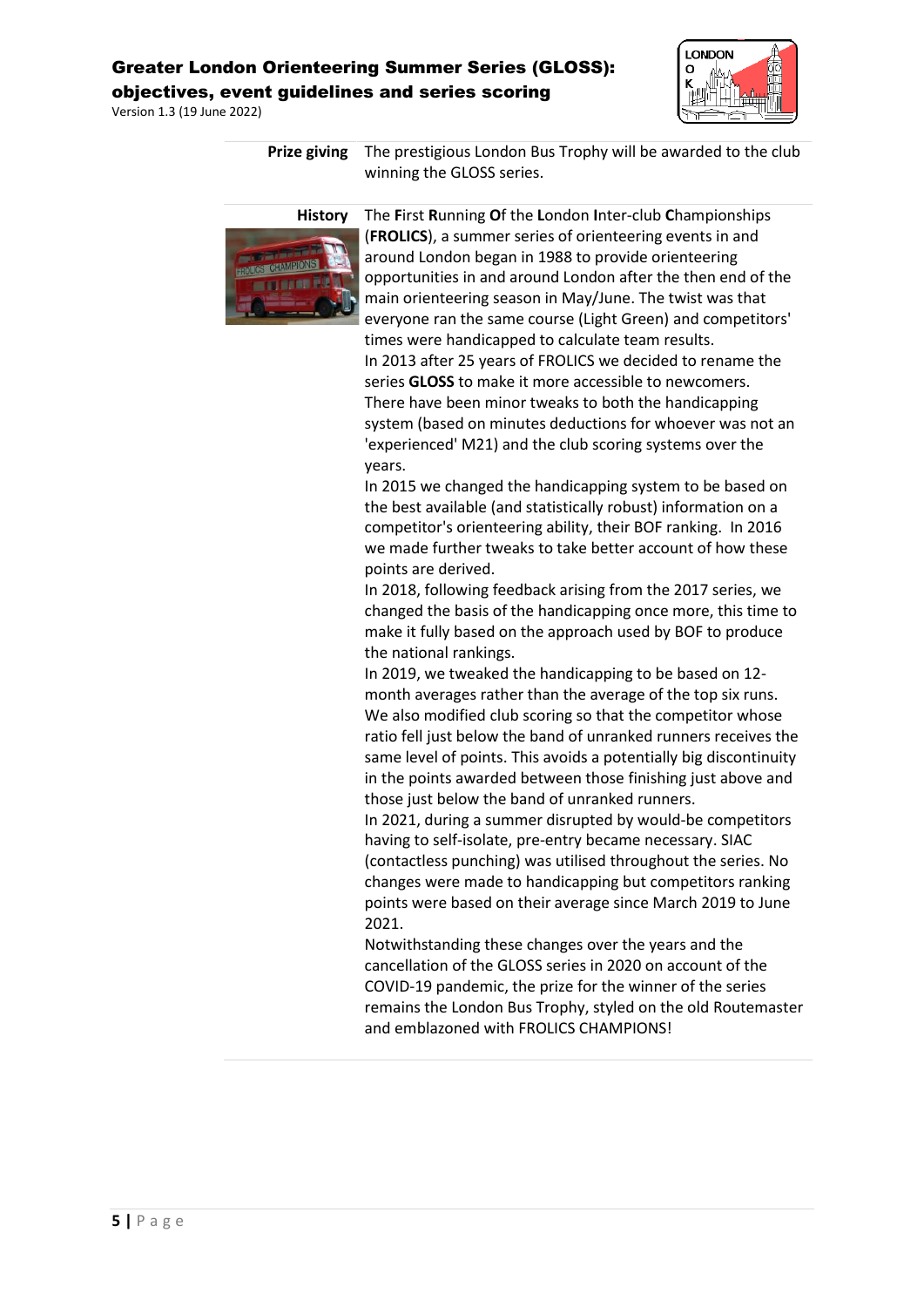Version 1.3 (19 June 2022)



| <b>Guidance</b><br>on<br><b>Extension</b><br>course | <b>Running the</b><br><b>Extension</b> | If a simple extension course is offered it is strongly preferred<br>for those also running the Extension to complete GLOSS and<br>Extension courses as a single run. The purpose of this<br>Guidance is to provide an intuitive, seamless and consistent<br>experience for competitors from one GLOSS event to the next<br>here.<br>If the planner, however, wishes to offer something more<br>unconventional, then the planner may choose to separate the<br>two runs.                                                                                                                                                                               |  |  |  |
|-----------------------------------------------------|----------------------------------------|-------------------------------------------------------------------------------------------------------------------------------------------------------------------------------------------------------------------------------------------------------------------------------------------------------------------------------------------------------------------------------------------------------------------------------------------------------------------------------------------------------------------------------------------------------------------------------------------------------------------------------------------------------|--|--|--|
|                                                     | Map                                    | In general, 50% of GLOSS course entrants will also run the<br>Extension course.<br>Experience tells us that competitors like the opportunity of<br>deciding whether to run the Extension course as they finish the<br>GLOSS course instead of having to decide before they<br>commence their GLOSS run. Accordingly, it simplifies the<br>logistics if:<br>• a double-sided map is produced with GLOSS on side 1,<br>and Extension on side 2<br>• if loose control descriptions are provided, both GLOSS<br>and optional Extension printed on a single side one after<br>the other.<br>Runners not wishing to complete the Extension just ignore side |  |  |  |
|                                                     |                                        | two of the map and the extra control descriptions.<br>Side one, GLOSS, will show a normal finish:<br>Side two, the Extension, will show the Shadow Finish, here the<br>15 <sup>th</sup> control to be punched on the combined GLOSS+Extension<br>course. Its location is the same as the FINISH; do not attempt<br>to separate the FINISH and Shadow Finish on the map.<br>Subsequent controls will be 16, 17 ; do not re-start the                                                                                                                                                                                                                   |  |  |  |



control numbering.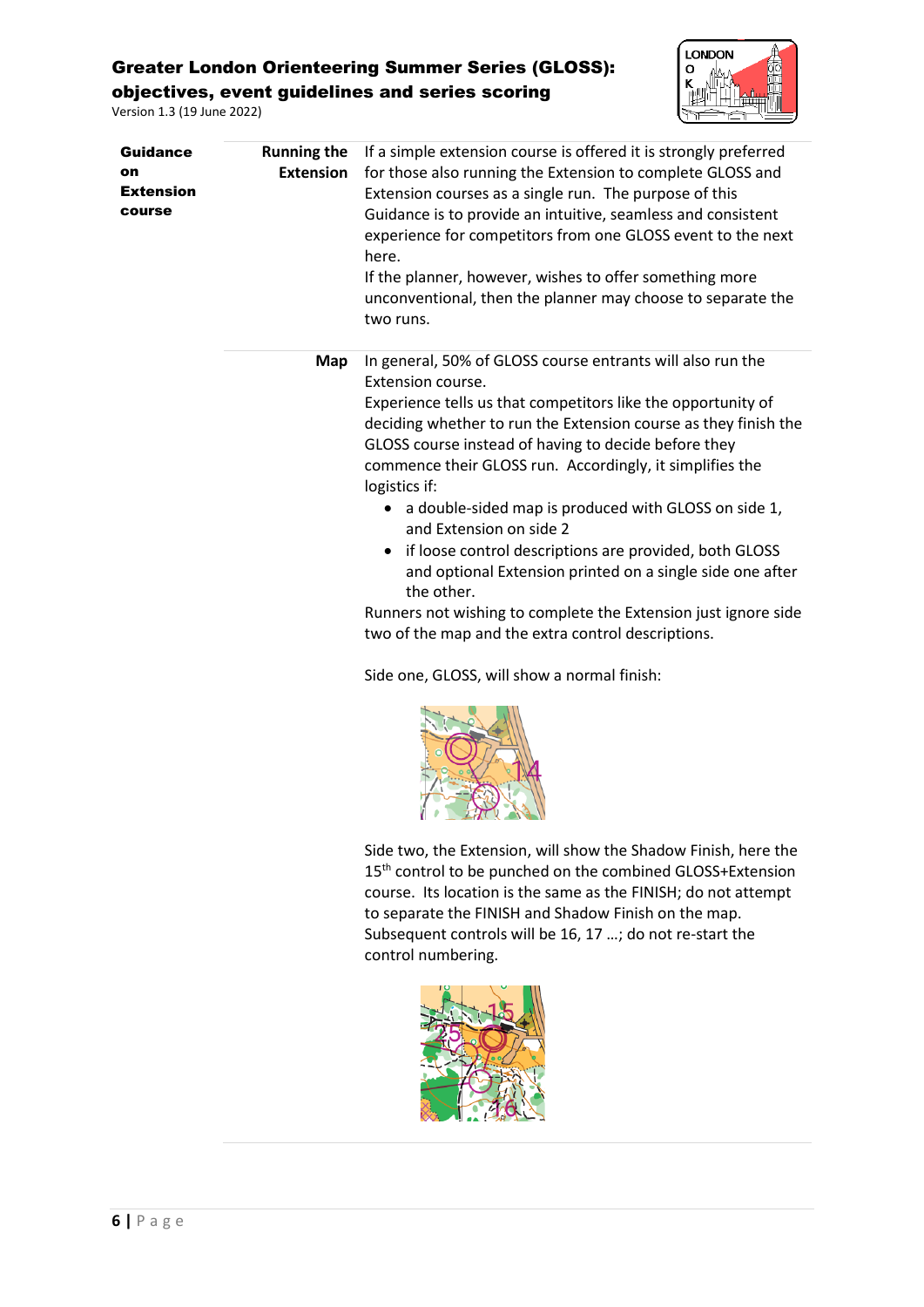Version 1.3 (19 June 2022)



Whilst it should be obvious that the first control on the GLOSS side is '1' and not '15', some indication should be prominently printed on each side of the map to differentiate GLOSS from Extension side. For example:



**Finish control layout** The recommended layout is shown below. Competitors will always punch the FINISH control when finishing their run, but will, if they choose to run the Extension, first punch the Shadow Finish control (i.e. in lieu of the FINISH) at the start of their Extension run. In this example the Shadow Finish (on the right) is control 112, which serves the dual purpose of recording the competitor's GLOSS finish time and Extension starting time.

> We have used stakes with clearly labelled signs to guide competitors at this point to make the right decision for them.



Exit from the Shadow Finish must not cross the taped path from FINISH to Download, so in the above picture the next control, control 16 (123) is to the right.

To avoid unwanted registering of punching of controls:

- FINISH programmed as non-SIAC (i.e. not contactless) otherwise if competitors "drift" towards to a SIAC Finish when they plan to do the Extension they may inadvertently turn their SIAC cards off unbeknownst to them.
- Shadow Finish programmed as SIAC. Use a normal control with a control number.
- FINISH and Shadow Finish should be sited:
	- several metres apart so that a competitor approaching the FINISH cannot inadvertently pass close enough to the Shadow Finish SI unit; 3m is a good gap.
	- Planners should at the same time be careful to ensure that the distance from the last control on the